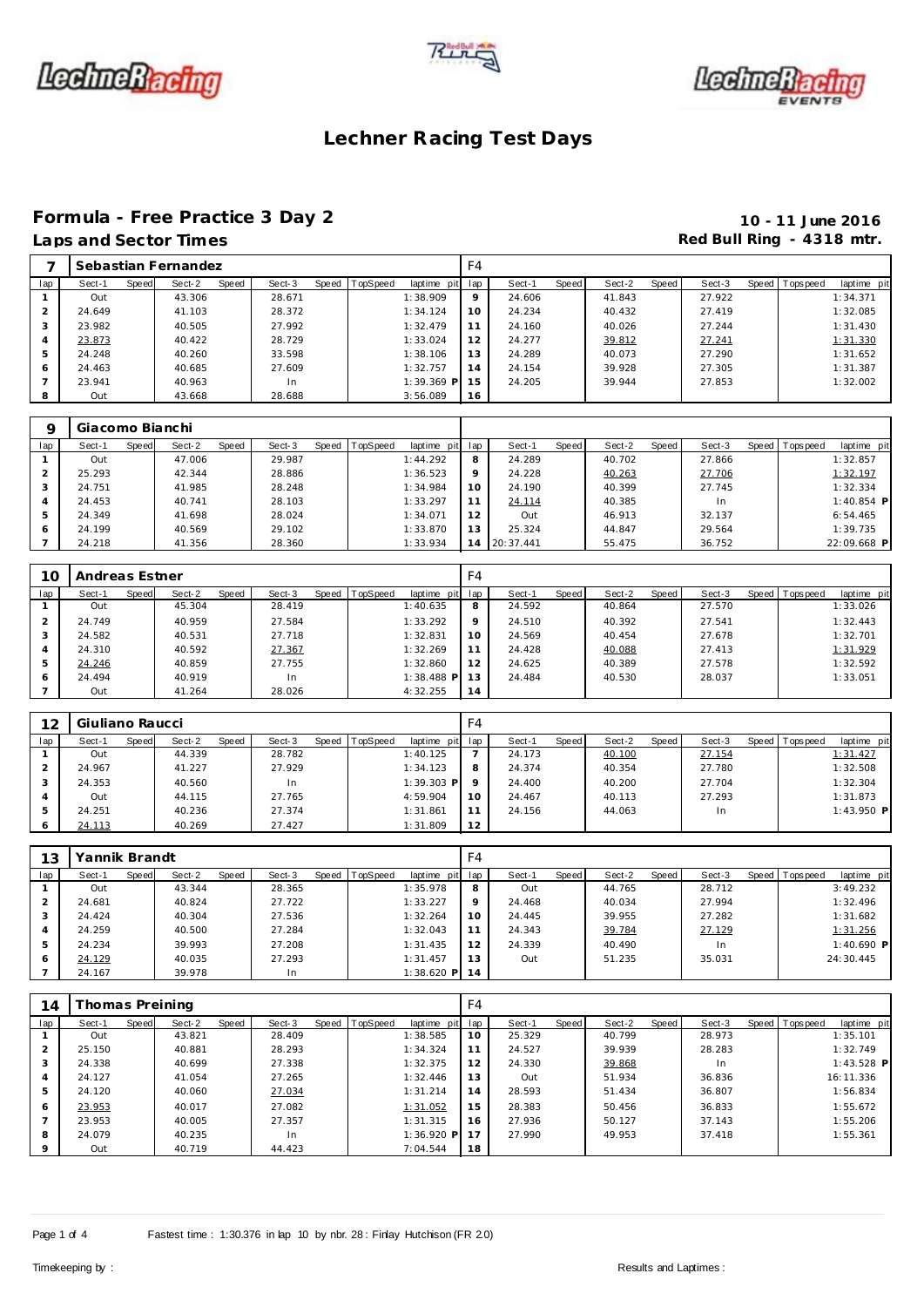





### **Formula - Free Practice 3 Day 2 10 - 11 June 2016**

# **Laps and Section 2 and Sector Times Red Bull Ring - 4318 mtr.**

| 15  | Michi Waldherr |       |        |       |        |       |          |                 | F4      |        |       |        |       |        |                |              |
|-----|----------------|-------|--------|-------|--------|-------|----------|-----------------|---------|--------|-------|--------|-------|--------|----------------|--------------|
| lap | Sect-1         | Speed | Sect-2 | Speed | Sect-3 | Speed | TopSpeed | laptime pit lap |         | Sect-1 | Speed | Sect-2 | Speed | Sect-3 | Speed Topspeed | laptime pit  |
|     | Out            |       | 48.398 |       | 32.380 |       |          | 1:52.676        | 6       | 24.670 |       | 41.497 |       | 27.504 |                | 1:33.671     |
|     | 25.175         |       | 41.309 |       | 27.937 |       |          | 1:34.421        |         | 24.228 |       | 41.714 |       | 27.688 |                | 1:33.630     |
| - 1 | 24.452         |       | 40.538 |       | 27.622 |       |          | 1:32.612        | 8       | 26.328 |       | 40.597 |       | 27.986 |                | 1:34.911     |
|     | 24.529         |       | 41.021 |       | 27.816 |       |          | 1:33.366        | $\circ$ |        |       | 1n     |       | In     |                | $1:09.164$ P |
|     | 24.913         |       | 40.554 |       | 27.755 |       |          | 1:33.222        | 10      |        |       |        |       |        |                |              |

| 15  | Driver <sub>1</sub> |       |        |       |        |       |          |             | $Fr$ 2.0 |           |         |        |       |           |                 |              |
|-----|---------------------|-------|--------|-------|--------|-------|----------|-------------|----------|-----------|---------|--------|-------|-----------|-----------------|--------------|
| lap | Sect-1              | Speed | Sect-2 | Speed | Sect-3 | Speed | TopSpeed | laptime pit | lap      | Sect-1    | Speed I | Sect-2 | Speed | Sect-3    | Speed Tops peed | laptime pit  |
|     | Out                 |       | 46.860 |       | 30.887 |       |          | 1:46.275    | 10       | 24.388    |         | 41.388 |       | 27.764    |                 | 1:33.540     |
|     | 25.861              |       | 43.721 |       | 29.049 |       |          | 1:38.631    | 11       | 24.340    |         | 41.018 |       | <b>In</b> |                 | $1:43.294$ P |
|     | 25.322              |       | 42.397 |       | 29.522 |       |          | 1:37.241    | 12       | Out       |         | 44.060 |       | 30.656    |                 | 3:52.064     |
|     | 25.252              |       | 41.335 |       | 30.293 |       |          | 1:36.880    | 13       | 27.045    |         | 43.093 |       | 28.679    |                 | 1:38.817     |
|     | 24.444              |       | 41.266 |       | 27.784 |       |          | 1:33.494    | 14       | 24.797    |         | 41.304 |       | 28.303    |                 | 1:34.404     |
| 6   | 24.475              |       | 40.961 |       | 29.921 |       |          | 1:35.357    | 15       | 14:58.334 |         | 49.295 |       | 34.972    |                 | 16:22.601 P  |
|     | 25.532              |       | 41.596 |       | 27.985 |       |          | 1:35.113    | 16       | 27.198    |         | 48.214 |       | 34.865    |                 | 1:50.277     |
| 8   | 24.316              |       | 40.974 |       | 27.730 |       |          | 1:33.020    | 17       | 27.817    |         | 49.497 |       | 35.665    |                 | 1:52.979     |
|     | 24.372              |       | 40.669 |       | 27.746 |       |          | 1:32.787    | 18       | 27.687    |         | 49.316 |       | 34.509    |                 | 1:51.512     |

| 16             | Julien Falchero |       |        |       |        |                |              | FR 2.0 |        |       |        |       |        |                 |              |  |
|----------------|-----------------|-------|--------|-------|--------|----------------|--------------|--------|--------|-------|--------|-------|--------|-----------------|--------------|--|
| lap            | Sect-1          | Speed | Sect-2 | Speed | Sect-3 | Speed TopSpeed | laptime pit  | lap    | Sect-1 | Speed | Sect-2 | Speed | Sect-3 | Speed Tops peed | laptime pit  |  |
|                | Out             |       | 43.608 |       | 28.388 |                | 1:36.987     | 9      | 23.785 |       | 39.637 |       | 27.114 |                 | 1:30.536     |  |
| $\overline{2}$ | 24.571          |       | 40.615 |       | 27.631 |                | 1:32.817     | 10     | 23.857 |       | 39.536 |       | In     |                 | 1:40.774 P   |  |
| 3              | 24.019          |       | 40.848 |       | 27.351 |                | 1:32.218     | 11     | Out    |       | 43.688 |       | In     |                 | $7:12.243$ P |  |
| 4              | 23.844          |       | 40.014 |       | In     |                | $1:37.686$ P | 12     | Out    |       | 48.867 |       | 32.200 |                 | 15:05.840    |  |
| 5              | Out             |       | 42.172 |       | 27.702 |                | 3:36.169     | 13     | 26.523 |       | 50.348 |       | 32.552 |                 | 1:49.423     |  |
| 6              | 24.102          |       | 39.863 |       | 26.918 |                | 1:30.883     | 14     | 26.896 |       | 46.631 |       | 32.404 |                 | 1:45.931     |  |
|                | 23.763          |       | 39.666 |       | 27.187 |                | 1:30.616     | 15     | 26.430 |       | 46.835 |       | 32.594 |                 | 1:45.859     |  |
| 8              | 23.847          |       | 39.728 |       | 26.906 |                | 1:30.481     | 16     |        |       |        |       |        |                 |              |  |

|     | Diego Ciantini |       |        |       |        |                |             | F4      |        |       |        |       |        |                |             |
|-----|----------------|-------|--------|-------|--------|----------------|-------------|---------|--------|-------|--------|-------|--------|----------------|-------------|
| lap | Sect-1         | Speed | Sect-2 | Speed | Sect-3 | Speed TopSpeed | laptime pit | lap     | Sect-1 | Speed | Sect-2 | Speed | Sect-3 | Speed Topspeed | laptime pit |
|     | Out            |       | 43.366 |       | 28.797 |                | 1:39.702    |         | 24.390 |       | 41.460 |       | 27.595 |                | 1:33.445    |
|     | 24.959         |       | 41.450 |       | 28.306 |                | 1:34.715    | 8       | 24.504 |       | 40.365 |       | 28.799 |                | 1:33.668    |
|     | 24.834         |       | 40.693 |       | 28.501 |                | 1:34.028    | $\circ$ | 24.352 |       | 40.361 |       | 27.615 |                | 1:32.328    |
| 4   | 24.469         |       | 40.668 |       | 27.658 |                | 1:32.795    | 10      | 24.428 |       | 40.576 |       | 27.577 |                | 1:32.581    |
| 5   | 24.330         |       | 40.502 |       | 27.724 |                | 1:32.556    | 11      | 24.321 |       | 40.639 |       | 27.630 |                | 1:32.590    |
| O   | 24.322         |       | 43.077 |       | 28.306 |                | 1:35.705    | 12      | 24.326 |       | 40.486 |       | In     |                | 1:42.778 P  |

| 18  | Jan-Erik Meikup |       |        |       |        |                |             | F <sub>4</sub>  |        |       |        |       |        |                 |             |
|-----|-----------------|-------|--------|-------|--------|----------------|-------------|-----------------|--------|-------|--------|-------|--------|-----------------|-------------|
| lap | Sect-1          | Speed | Sect-2 | Speed | Sect-3 | Speed TopSpeed | laptime pit | lap             | Sect-1 | Speed | Sect-2 | Speed | Sect-3 | Speed Tops peed | laptime pit |
|     | Out             |       | 49.283 |       | 30.059 |                | 1:46.782    | $\mathsf Q$     | 24.423 |       | 40.244 |       | 27.435 |                 | 1:32.102    |
|     | 26.645          |       | 43.314 |       | 35.579 |                | 1:45.538    | 10 <sup>°</sup> | 24.228 |       | 39.980 |       | 27.458 |                 | 1:31.666    |
| 3   | 24.924          |       | 41.942 |       | 29.730 |                | 1:36.596    | 11              | 24.109 |       | 40.622 |       | 27.546 |                 | 1:32.277    |
| 4   | 28.366          |       | 44.692 |       | 32.375 |                | 1:45.433    | 12              | 24.202 |       | 40.468 |       | 28.388 |                 | 1:33.058    |
| 5   | 25.060          |       | 41.091 |       | 28.937 |                | 1:35.088    | 13              | 24.405 |       | 40.571 |       | 28.690 |                 | 1:33.666    |
| 6   | 24.721          |       | 40.578 |       | 27.791 |                | 1:33.090    | 14              | 24.733 |       | 40.148 |       | 27.639 |                 | 1:32.520    |
|     | 24.723          |       | 40.414 |       | 28.361 |                | 1:33.498    | 15              | 24.636 |       | 40.136 |       | 27.488 |                 | 1:32.260    |
| 8   | 24.516          |       | 40.339 |       | 27.739 |                | 1:32.594    | 16              | 24.496 |       | 40.186 |       | 27.527 |                 | 1:32.209    |

| 19  | <b>Fabio Scherer</b> |                 |        |                               | F4  |                 |                 |                 |                           |
|-----|----------------------|-----------------|--------|-------------------------------|-----|-----------------|-----------------|-----------------|---------------------------|
| lap | Sect-1<br>Speed      | Speed<br>Sect-2 | Sect-3 | Speed TopSpeed<br>laptime pit | lap | Speed<br>Sect-1 | Sect-2<br>Speed | Sect-3<br>Speed | T ops peed<br>laptime pit |
|     | Out                  | 45.499          | 29.909 | 1:42.610                      | 8   | 24.298          | 40.112          | 27.276          | 1:31.686                  |
|     | 25.775               | 46.024          | 28.246 | 1:40.045                      | 9   | 24.354          | 40.368          | 27.317          | 1:32.039                  |
| 3   | 25.000               | 41.572          | 27.802 | 1:34.374                      | 10  | 24.251          | 40.157          | 27.244          | 1:31.652                  |
|     | 24.381               | 40.554          | 28.264 | 1:33.199                      | 11  | 24.578          | 39.852          | 28.999          | 1:33.429                  |
| 5   | 24.214               | 40.393          | 27.478 | 1:32.085                      | 12  | 24.547          | 40.270          | 28.364          | 1:33.181                  |
| 6   | 24.422               | 40.175          | 27.403 | 1:32.000                      | 13  | 24.756          | 40.568          | <b>In</b>       | $1:38.928$ P              |
|     | 24.527               | 42.602          | 27.246 | 1:34.375                      | 14  | Out             | 50.334          | 34.915          | 26:18.753                 |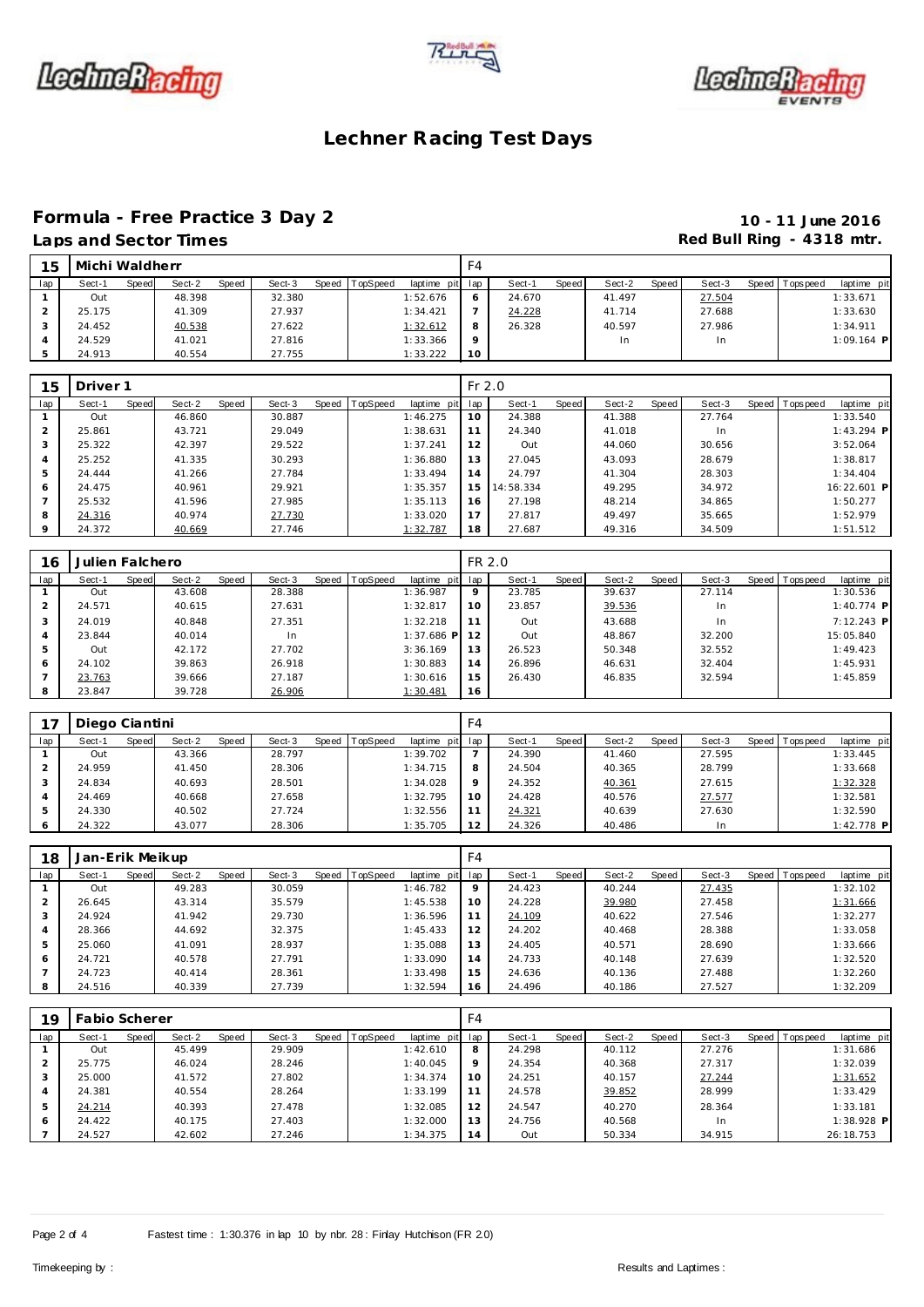





### **Formula - Free Practice 3 Day 2 10 - 11 June 2016**

### Laps and Sector Times **Red Bull Ring - 4318 mtr. Red Bull Ring - 4318 mtr.**

|     | Richi Wagner |       |        |       |        |                |             | F4  |        |       |        |       |        |                   |             |
|-----|--------------|-------|--------|-------|--------|----------------|-------------|-----|--------|-------|--------|-------|--------|-------------------|-------------|
| lap | Sect-1       | Speed | Sect-2 | Speed | Sect-3 | Speed TopSpeed | laptime pit | lap | Sect-1 | Speed | Sect-2 | Speed | Sect-3 | Speed   Tops peed | laptime pit |
|     | Out          |       | 48.785 |       | 31.066 |                | 1:44.791    | 8   | 24.458 |       | 40.691 |       | 27.945 |                   | 1:33.094    |
|     | 26.536       |       | 43.088 |       | 29.153 |                | 1:38.777    | 9   | 24.330 |       | 40.644 |       | 27.686 |                   | 1:32.660    |
| 3   | 24.687       |       | 42.311 |       | 28.561 |                | 1:35.559    | 10  | 24.523 |       | 40.576 |       | 27.947 |                   | 1:33.046    |
| 4   | 24.579       |       | 41.332 |       | 28.314 |                | 1:34.225    | 11  | 24.669 |       | 40.834 |       | 29.407 |                   | 1:34.910    |
| 5   | 24.860       |       | 41.432 |       | 28.378 |                | 1:34.670    | 12  | 24.396 |       | 40.920 |       | 27.471 |                   | 1:32.787    |
| 6   | 24.762       |       | 41.073 |       | 28.109 |                | 1:33.944    | 13  | 24.373 |       | 40.670 |       | 27.942 |                   | 1:32.985    |
|     | 24.484       |       | 41.020 |       | 27.741 |                | 1:33.245    | 14  |        |       |        |       |        |                   |             |

| 23             | Lukas Dunner |       |        |       |        |                |             | F <sub>4</sub> |        |       |        |       |        |                 |              |
|----------------|--------------|-------|--------|-------|--------|----------------|-------------|----------------|--------|-------|--------|-------|--------|-----------------|--------------|
| lap            | Sect-1       | Speed | Sect-2 | Speed | Sect-3 | Speed TopSpeed | laptime pit | lap            | Sect-1 | Speed | Sect-2 | Speed | Sect-3 | Speed Tops peed | laptime pit  |
|                | Out          |       | 44.109 |       | 29.046 |                | 1:39.586    | 11             | 24.384 |       | 42.231 |       | 29.817 |                 | 1:36.432     |
| $\overline{2}$ | 25.184       |       | 41.928 |       | 28.216 |                | 1:35.328    | 12             |        |       | In     |       | In     |                 | $1:15.013$ P |
| 3              | 24.562       |       | 41.408 |       | 27.914 |                | 1:33.884    | 13             | Out    |       | 41.195 |       | 28.358 |                 | 2:43.597     |
| $\overline{4}$ | 24.471       |       | 41.246 |       | 27.930 |                | 1:33.647    | 14             | 24.828 |       | 40.897 |       | 27.910 |                 | 1:33.635     |
| 5              | 24.218       |       | 40.935 |       | 27.690 |                | 1:32.843    | 15             | 24.560 |       | 40.630 |       | 28.122 |                 | 1:33.312     |
| 6              | 24.290       |       | 40.958 |       | 28.676 |                | 1:33.924    | 16             | 24.603 |       | 40.956 |       | In.    |                 | $1:43.699$ P |
|                | 24.612       |       | 40.811 |       | 27.842 |                | 1:33.265    | 17             | Out    |       | 52.398 |       | 41.099 |                 | 17:24.146    |
| 8              | 24.454       |       | 40.818 |       | 27.929 |                | 1:33.201    | 18             | 57.585 |       | 54.364 |       | 37.952 |                 | 2:29.901     |
| $\circ$        | 24.407       |       | 40.923 |       | 27.830 |                | 1:33.160    | 19             | 30.568 |       | 53.090 |       | 38.528 |                 | 2:02.186     |
| 10             | 24.368       |       | 40.774 |       | 27.934 |                | 1:33.076    | 20             |        |       |        |       |        |                 |              |

| 28  | Finlay Hutchison |       |        |       |        |                |             | FR 2.0  |        |       |        |       |           |       |            |              |
|-----|------------------|-------|--------|-------|--------|----------------|-------------|---------|--------|-------|--------|-------|-----------|-------|------------|--------------|
| lap | Sect-1           | Speed | Sect-2 | Speed | Sect-3 | Speed TopSpeed | laptime pit | lap     | Sect-1 | Speed | Sect-2 | Speed | Sect-3    | Speed | T ops peed | laptime pit  |
|     | Out              |       | 45.948 |       | 29.163 |                | 1:39.558    | 8       | 23.786 |       | 39.875 |       | 26.962    |       |            | 1:30.623     |
|     | 24.875           |       | 40.958 |       | 28.536 |                | 1:34.369    | $\circ$ | 23.722 |       | 39.638 |       | 27.194    |       |            | 1:30.554     |
|     | 24.348           |       | 40.565 |       | 27.840 |                | 1:32.753    | 10      | 23.744 |       | 39.936 |       | 26.696    |       |            | 1:30.376     |
| 4   | 24.259           |       | 40.213 |       | 27.397 |                | 1:31.869    | 11      | 24.476 |       | 40.185 |       | <b>In</b> |       |            | $1:37.910$ P |
| 5   | 23.929           |       | 40.037 |       | 27.494 |                | 1:31.460    | 12      | Out    |       | 41.662 |       | 28.484    |       |            | 4:49.192     |
| 6   | 23.894           |       | 40.020 |       | 27.145 |                | 1:31.059    | 13      | 25.037 |       | 41.185 |       | 28.934    |       |            | 1:35.156     |
|     | 23.912           |       | 44.687 |       | 27.542 |                | 1:36.141    | 14      | 24.461 |       | 40.953 |       | In.       |       |            | $1:41.578$ P |

| 29      | Mick Schumacher |       |        |       |        |       |          |                 | F <sub>4</sub> |        |       |        |       |        |                 |             |
|---------|-----------------|-------|--------|-------|--------|-------|----------|-----------------|----------------|--------|-------|--------|-------|--------|-----------------|-------------|
| lap     | Sect-1          | Speed | Sect-2 | Speed | Sect-3 | Speed | TopSpeed | laptime pit lap |                | Sect-1 | Speed | Sect-2 | Speed | Sect-3 | Speed Tops peed | laptime pit |
|         | Out             |       | 43.516 |       | 28.257 |       |          | 1:42.505        | 10             | 24.214 |       | 40.106 |       | 27.467 |                 | 1:31.787    |
|         | 24.780          |       | 43.600 |       | 27.887 |       |          | 1:36.267        | 11             | 24.369 |       | 40.053 |       | 27.300 |                 | 1:31.722    |
| $\cdot$ | 24.356          |       | 41.059 |       | 27.760 |       |          | 1:33.175        | 12             | 24.183 |       | 39.768 |       | 27.592 |                 | 1:31.543    |
|         | 25.025          |       | 48.956 |       | 29.835 |       |          | 1:43.816        | 1.3            | 24.211 |       | 40.198 |       | 27.583 |                 | 1:31.992    |
|         | 24.364          |       | 40.447 |       | 27.340 |       |          | 1:32.151        | 14             | 24.494 |       | 40.171 |       | 27.583 |                 | 1:32.248    |
| 6       | 24.134          |       | 40.210 |       | 27.318 |       |          | 1:31.662        | 15             | 24.221 |       | 40.258 |       | 27.580 |                 | 1:32.059    |
|         | 24.110          |       | 40.048 |       | 27.339 |       |          | 1:31.497        | 16             | 24.378 |       | 39.946 |       | 27.548 |                 | 1:31.872    |
| 8       | 24.432          |       | 39.916 |       | 27.281 |       |          | 1:31.629        | 17             | 24.423 |       | 40.183 |       | 28.354 |                 | 1:32.960    |
|         | 24.437          |       | 40.327 |       | 27.296 |       |          | 1:32.060        | 18             |        |       |        |       |        |                 |             |

| 44  | Juri Vips |       |        |       |        |       |          |             | F4      |        |       |        |       |        |                |              |
|-----|-----------|-------|--------|-------|--------|-------|----------|-------------|---------|--------|-------|--------|-------|--------|----------------|--------------|
| lap | Sect-1    | Speed | Sect-2 | Speed | Sect-3 | Speed | TopSpeed | laptime pit | lap     | Sect-1 | Speed | Sect-2 | Speed | Sect-3 | Speed Topspeed | laptime pit  |
|     | Out       |       | 43.265 |       | 27.960 |       |          | 1:40.597    |         | 24.330 |       | 40.025 |       | 27.275 |                | 1:31.630     |
|     | 24.621    |       | 42.033 |       | 27.464 |       |          | 1:34.118    | 8       | 24.084 |       | 39.847 |       | 27.122 |                | 1:31.053     |
| 3   | 24.250    |       | 40.317 |       | 27.412 |       |          | 1:31.979    | $\circ$ | 24.304 |       | 40.160 |       | 27.645 |                | 1:32.109     |
| 4   | 24.605    |       | 40.633 |       | 27.531 |       |          | 1:32.769    | 10      | 24.029 |       | 40.059 |       | 30.231 |                | 1:34.319     |
|     | 24.020    |       | 40.491 |       | 27.192 |       |          | 1:31.703    |         | 24.153 |       | 39.913 |       | 31.676 |                | 1:35.742     |
| 6   | 24.107    |       | 40.140 |       | 27.127 |       |          | 1:31.374    | 12      | 24.216 |       | 39.764 |       | In     |                | $1:40.311$ P |

| 49  | Lucas Legeret |       |        |       |        |                |             |                 |        |       |        |       |        |                |              |  |
|-----|---------------|-------|--------|-------|--------|----------------|-------------|-----------------|--------|-------|--------|-------|--------|----------------|--------------|--|
| lap | Sect-1        | Speed | Sect-2 | Speed | Sect-3 | Speed TopSpeed | laptime pit | lap             | Sect-1 | Speed | Sect-2 | Speed | Sect-3 | Speed Topspeed | laptime pit  |  |
|     | Out           |       | 44.061 |       | 29.601 |                | 1:39.758    | 10              | 24.018 |       | 40.520 |       | 27.488 |                | 1:32.026     |  |
|     | 25.323        |       | 41.900 |       | 28.625 |                | 1:35.848    | 11              | 24.294 |       | 40.126 |       | 27.419 |                | 1:31.839     |  |
| 3   | 24.678        |       | 41.100 |       | 28.032 |                | 1:33.810    | 12 <sup>1</sup> | 24.450 |       | 47.173 |       | In.    |                | $1:51.757$ P |  |
| 4   | 24.438        |       | 41.323 |       | 27.588 |                | 1:33.349    | 13              | Out    |       | 44.155 |       | In.    |                | $4:58.419$ P |  |
| 5   | 24.199        |       | 40.242 |       | 27.430 |                | 1:31.871    | 14              | Out    |       | 46.882 |       | 33.879 |                | 15:59.387    |  |
| 6   | 24.155        |       | 40.293 |       | 27.575 |                | 1:32.023    | 15              | 27.324 |       | 47.399 |       | 34.202 |                | 1:48.925     |  |
|     | 24.377        |       | 40.364 |       | 27.704 |                | 1:32.445    | 16              | 27.153 |       | 47.221 |       | 34.161 |                | 1:48.535     |  |
| 8   | 24.241        |       | 40.443 |       | 27.487 |                | 1:32.171    | 17              | 29.319 |       | 48.787 |       | 34.617 |                | 1:52.723     |  |